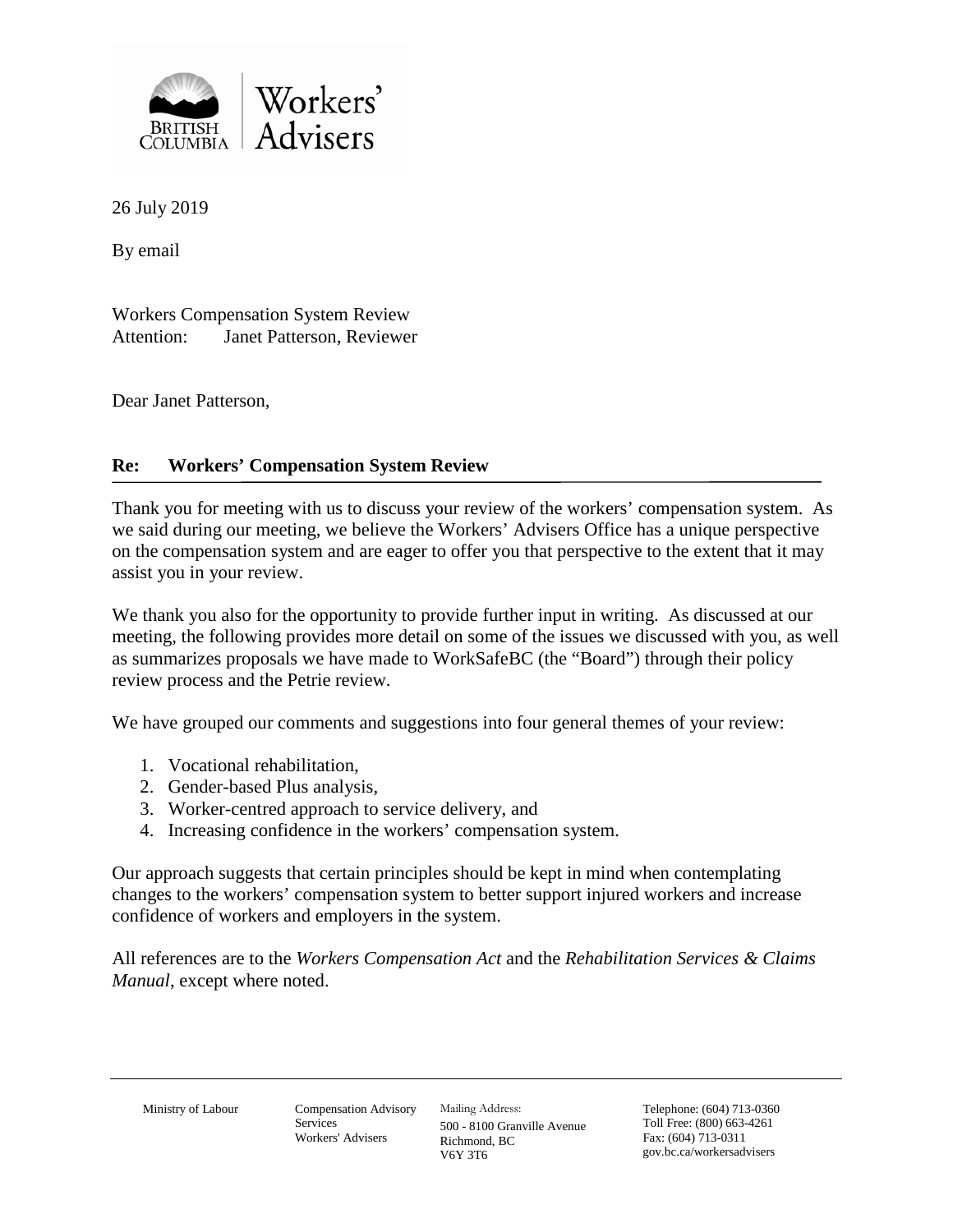# **1. Vocational rehabilitation ("VR")**

We suggest that an effective worker-centred vocational rehabilitation system should consider the following principles:

### *a. That the Board should not be afforded discretion in the requirement that it provide vocational rehabilitation when a worker is unable to return to their pre-injury job*

Section 16 states that "the Board may take the measures… that it considers necessary or expedient…." We suggest that this amounts to a double portion of discretion. Not only is the Board vested with discretion to determine what measures are necessary or expedient, but also discretion to grant or not grant VR benefits at all. While we recognize that the Board requires discretion and flexibility in providing VR benefits, we suggest that VR benefits *per se* are integral to a complete and well-functioning workers' compensation system. Also, we note that the dual criteria of "necessary or expedient" can be contradictory, and a decision maker may use one or the other to deny VR benefits and remain within the *Act*.

# *b. That a worker should not suffer gaps in wage replacement benefits when waiting for the Board to start VR planning or if the Board makes a VR decision which is found to be wrong*

There are situations in which workers who cannot return to their pre-injury employment will have their wage replacement benefits interrupted for months, or even years, without compensation. In particular, this is the case where:

- A worker is found to have plateaued and unable to return to their pre-injury employment. They are referred to the VR department, but several months can pass before the VR actions the file and planning benefits commence. In the meantime, their benefits are interrupted.
- A worker is given an unsuitable VR plan. Eventually, a new plan is provided following a review or appeal, but in the meantime job search benefits have run out for months or years. Unless the worker can document a self-directed VR plan in the meantime, the worker receives no wage replacement for the period of the gap. For an example of this situation, see Review Division Decision R0180150.
- A worker's condition is deemed resolved, but following an appeal or review is found to have plateaued shortly after the canceled resolution date with permanent disability that prevents return to the pre-injury job. Again, unless the worker can document a selfdirected VR plan in the meantime, they receive no wage replacement for the period of the gap, other than the PPD.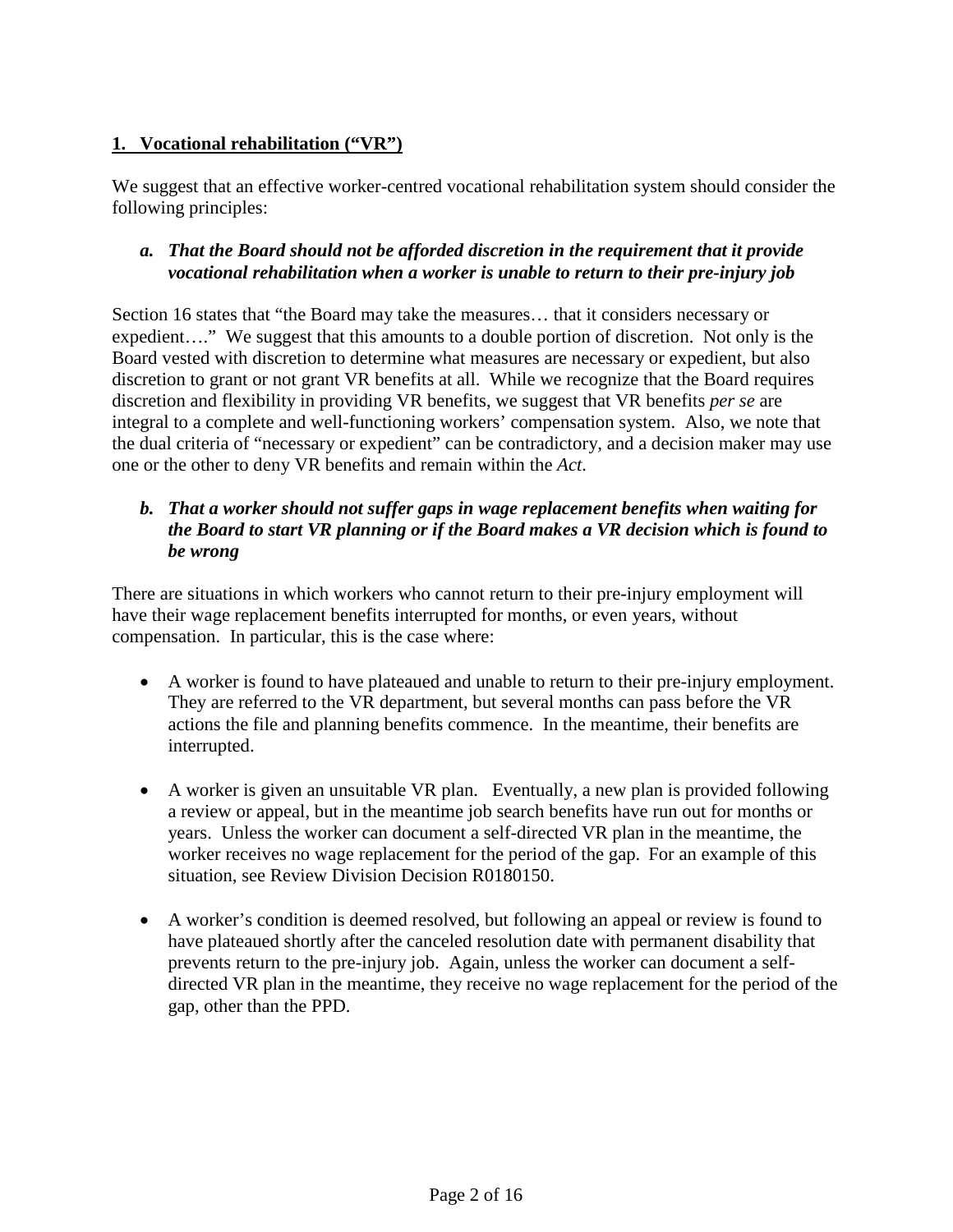# *c. That, wherever possible, workers are accommodated by employers when they suffer permanent injuries*

Unlike some Canadian jurisdictions, British Columbia's *Workers Compensation Act* does not refer to a right to return to work with the pre-injury employer. Chapter 11 of the RSCM does provide that unaccommodated and accommodated return to work with the pre-injury employer are the first two options that the VR department should consider, and that the department will "encourage" the employer to consider these options. It does so, however, without reference to section 13 of the BC *Human Rights Code*, which prohibits discrimination in employment on the basis of physical or mental disability.

We support the recommendation of the Employers' Advisers Office ("EAO") to Mr. Petrie that Policy item #115.30 be amended in order to provide better incentives to employers to accommodate restrictions and limitations arising from workplace injuries. In particular, the EAO proposed that the policy be amended so that employers who actively participate in a return to work or gradual return to work program, and are successful in returning an injured worker to safe work in either capacity within the first ten weeks of a claim, will have any claim costs incurred during that time excluded from their experience rating. We also agree with the EAO's proposal that cost relief should be considered for any re-injury occurring during a transitional return to work program, especially if such re-injury does not arise from work which exceeds the restrictions and limitations set by the Board.

Also, while accommodation is generally a win-win situation, there is sometimes a downside for a worker. If a worker has been significantly accommodated by an employer, they may not be competitively employable in their nominal position. However, their loss of earnings entitlement, if any, will be calculated on the basis of actual earnings. Therefore, if the position with the employer ends for some reason, such as redundancy or insolvency, the worker will suffer a significant loss of earnings for which he or she has not been compensated. Due to section 96(2), their only recourse would be to request an extension of time to review of the loss of earnings.

Some comfort and security could be provided through letters of understanding between the Board, the employer, and the worker, setting out the terms and expectations of accommodations. This could serve to underline the importance of accommodations, and create an evidentiary record of just what the accommodations are.

# *d. That tracking long-term VR outcomes can help the Board make a more effective VR program for workers*

To our knowledge, WorkSafeBC does not track the long-term outcomes of VR plans. We suggest that doing so will provide valuable feedback that could be used to improve services to workers. In particular, it would be interesting to see how many workers achieve and maintain full and durable employment in the target occupations of their VR plans.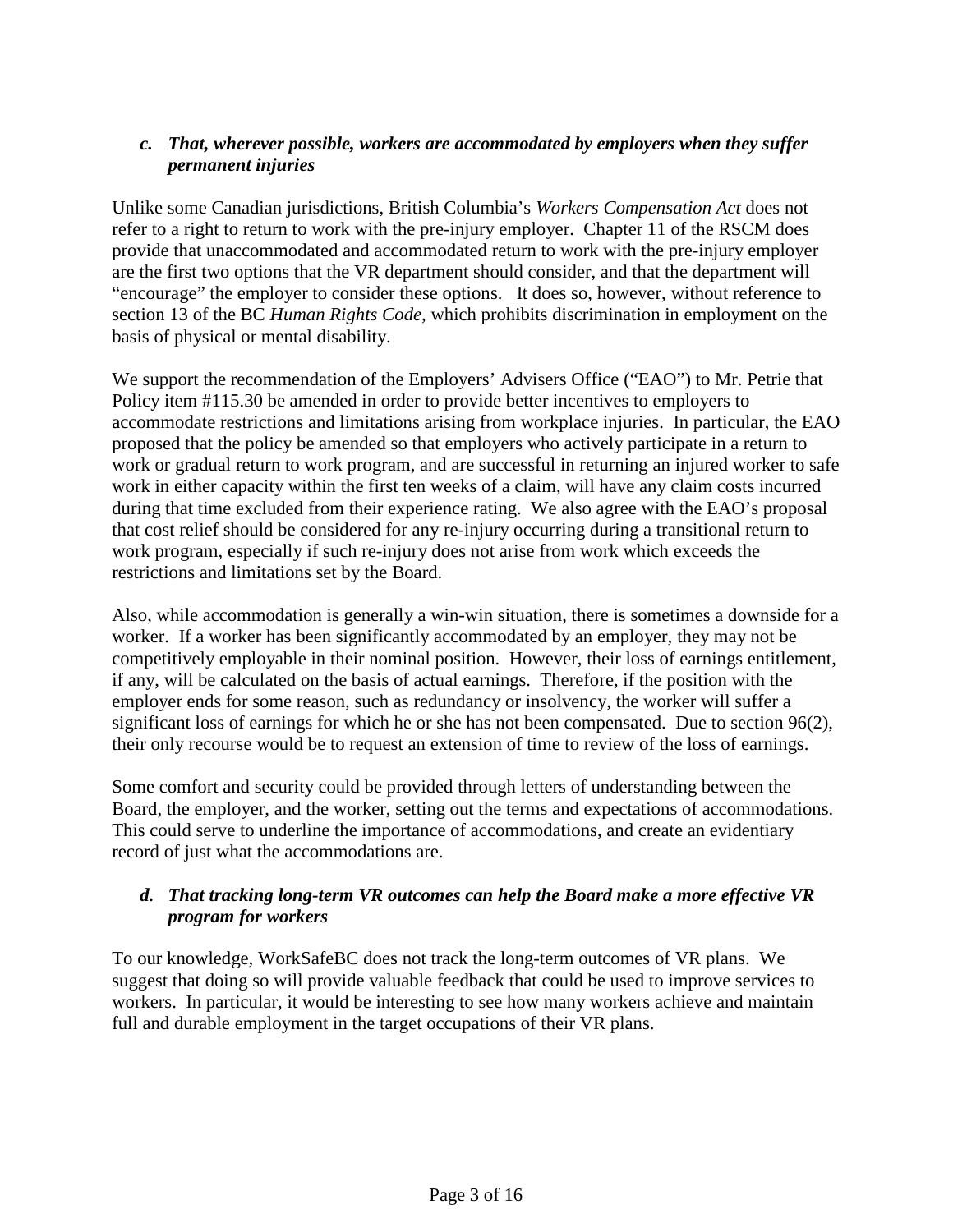# *e. That Indigenous people may require a different approach to make their VR plan more effective*

The Indigenous population is young and growing more rapidly than the general population, meaning that Indigenous peoples are anticipated to comprise a significantly larger proportion of the Canadian labour market in the next decade.<sup>[1](#page-3-0)</sup>

In 2010, the average income for Indigenous people living on-reserve was \$18,586, compared to \$29,780 for all Indigenous people and \$41,052 for non-Indigenous people. This is important as it has an impact on the level of entitlement to benefits like Vocational Rehabilitation.

The barriers to Indigenous workers' full participation in the labour market are complex and interrelated, relating to, among other things, the impacts of colonization, geography, and barriers to education. Our view is that Indigenous workers and the compensation system would benefit from better understanding those barriers in order to make the compensation system generally, and the VR program in particular, more effective for Indigenous people.

For example, questions worth asking in this context include:

- 1. What impact have barriers to employment had on wage rates and access to work other than low skilled positions, and how might the compensation system generally, and the VR program in particular, be enhanced to address those issues?
- 2. What impact would relocation under Policy #88.90 have on an Indigenous person living on traditional lands and communities?

# **2. Gender-based Analysis Plus (GBA+)**

We suggest that changes related to GBA+ should consider the following principles:

#### *a. That adjudication of activity related soft tissue disorders ("ASTDs") should acknowledge the physical differences between men and women*

It has been our long experience that ASTDs experienced by workers in traditionally female employment sectors are accepted at lower rates. Further research should be directed at the study of ASTDs experienced by nurses, care aides, and office workers, especially those injuries involving the hands and forearms.

Medical research has confirmed that occupational risk factors for women are different and have lower thresholds. Thus, the application of non-gendered risk factors in the case of ASTD claims may create a bias against acceptance of women's claims, even though many of the risk factors are higher for women by virtue of inherent biological and other factors.

<span id="page-3-0"></span> <sup>1</sup> <sup>1</sup> National Collaborating Centre for Aboriginal Health (2017), *Employment as a Social Determinant of First Nations, Inuit and Metis Health*. Prince George, BC.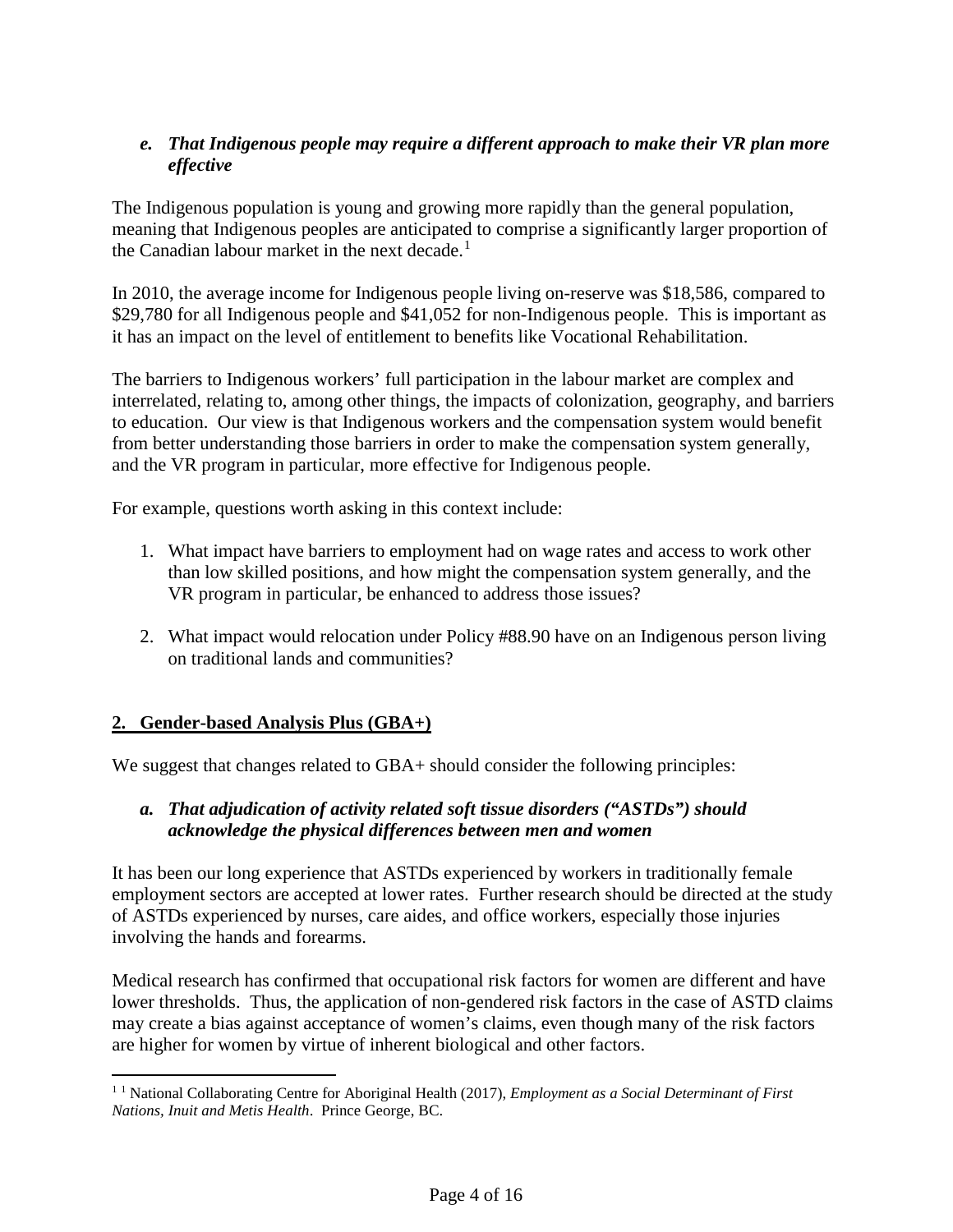We suggest it would be useful for WorkSafeBC to review the recent medical evidence concerning risk factors generally, and with a GBA+ lens.

#### *b. That women experience very high rates of sexual harassment in the workplace that lead to mental stress*

Presumption is afforded to workers when they are diagnosed with an occupational disease that is commonly understood to arise from exposure to occupational risk factors. A recent amendment to section 5.1 of the *Act* created a presumption in favour of first responders who develop certain mental disorders. The rationale behind this change was the common understanding that most first responders are exposed to traumatic events that lead to certain mental disorders. This amendment created a rebuttable presumption of causation. There are approximately 17,000 first responders in the British Columbia workforce and 30% (~5,100) will develop PTSD or another mental disorder.

The American Psychological Association acknowledges in its diagnostic manual, the DSM-V, that women tend to have a lower threshold to certain traumas, especially those involving victimization by men. In a survey conducted by Employment and Social Development Canada it was found that 44% of women experience sexual harassment in the workplace. Being harassed by a supervisor or manager is also associated with lower self-rated physical and mental health and higher levels of reported mental stress.<sup>[2](#page-4-0)</sup> There are approximately 1,300,000 women in the British Columbia workforce of which 44% is approximately 560,000. If even a fraction of these women develop a mental disorder, this is a significant portion of the population.

In view of this, we suggest WorkSafeBC conduct targeted research and analysis into workplace sexual harassment in order to develop a better understanding of the relationship between sexual harassment in the workplace and workplace mental health, and to inform future actions to support workers.

#### *c. That the compensation system should not reinforce gender pay inequity*

According to a report from Statistics Canada using data from 2017 on average hourly wages, women earn \$0.87 for every dollar that men earn. Currently long-term average earnings are based on the gross earnings for the 12 month period immediately preceding the date of injury. When a woman is injured in an occupation with a known pay gap, consideration could be given to establishing the wage rate in the same manner as apprentices or learners, meaning the longterm average earnings would be based on the greater of:

- Time of injury earnings; or
- Earnings during the 12 month period immediately preceding the injury.

<span id="page-4-0"></span> <sup>2</sup> [Statistics Canada, General Social Survey 2016]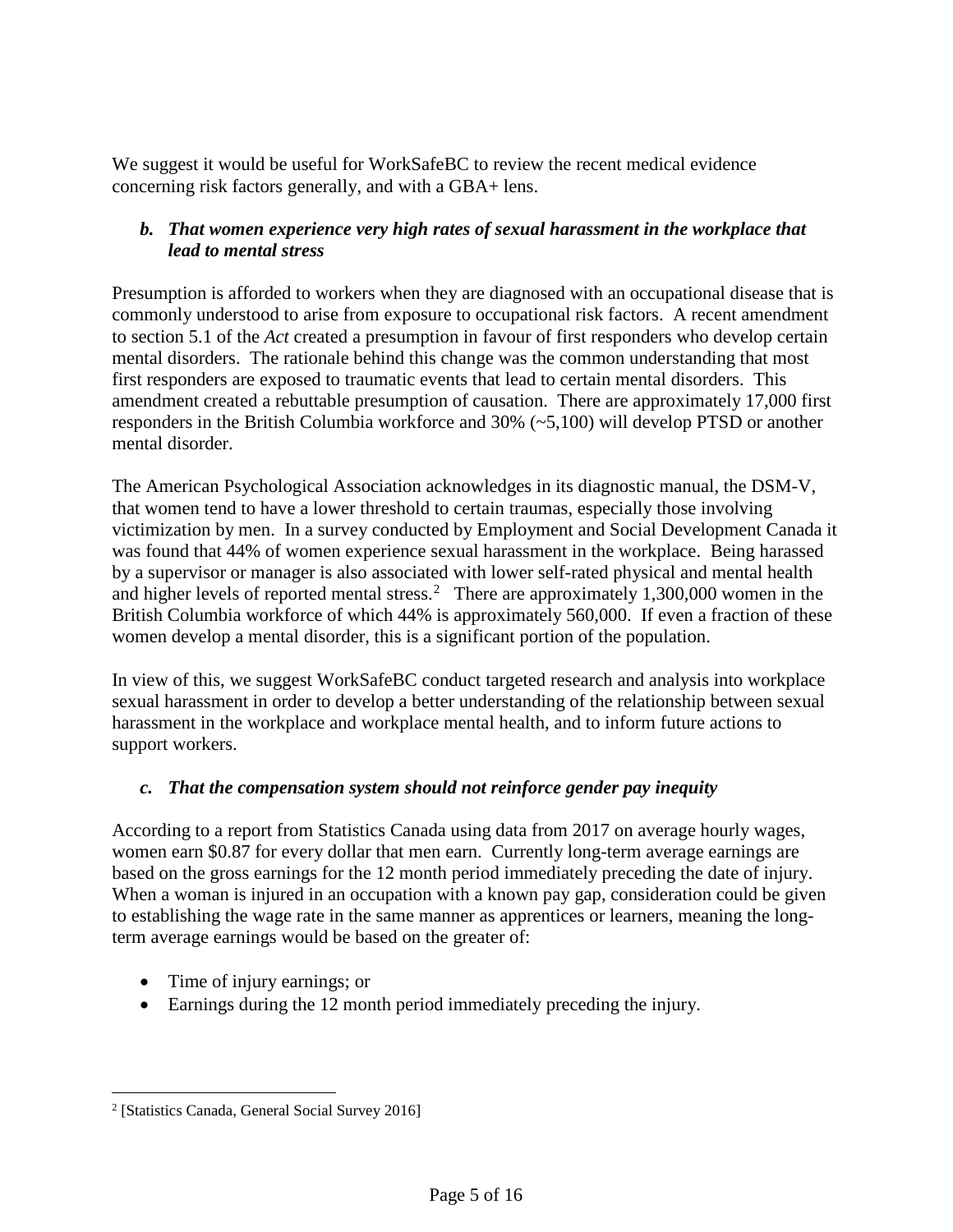If the worker's injury results in a permanent disability, the calculation of average earnings would be based on the gross earnings for the 12 month period immediately preceding the date of injury, of a male employed in the same trade, occupation, or profession.

#### **3. Worker-centred approach to service delivery**

We suggest that changes intended to provide a more worker-centred approach to service delivery should consider the following principles:

#### *a. That improved communication between the Board and workers will lead to better outcomes and less frustration*

It has been our long experience that frustration among workers with the service provided by the Board falls into three themes.

First, service would be greatly improved if WorkSafeBC was resourced and trained to clearly and completely explain their decisions, and their implications, to workers. Workers are often frustrated by a lack of explanation, confused by what decisions imply about their entitlements, and are then referred to WAO to receive that service.

Second, we receive frequent complaints from workers that WorkSafeBC staff do not return phone calls. At present, the only way a worker can have their call registered in their Case Management System (CMS) is by calling the WorkSafeBC Call Centre. We suggest that WorkSafeBC explore other technological solutions to ensure that calls are returned by Board staff in a timely way.

Third, increasingly, workers prefer using email and text to communicate. WorkSafeBC recently introduced a method for workers to use email to submit documents or other information. WAO has had a very robust electronic communication system in place for many years that allows workers to communicate with us when it is convenient for them. Adopting a more robust electronic communication system at WorkSafeBC that allows workers to communicate by email and text could greatly improve worker satisfaction with services provided, and would have the added advantage of measurement of response times to worker inquires.

#### *b. That more training of Board staff, and less staff turnover on individual claims, leads to more consistent decision making and clearer communication*

In recent years we have observed increasing staff turnover on individual files. Whether this is because there may be an increase in staff turnover or because of some systemic change in the method of file assignment, is unclear. Frequent reassignment of files to different Case Managers leads to lack of continuity in decision making, increased errors, other service issues, and frustration among workers who do not know who to talk to or who is making decisions on their file. Additionally, Case Managers who cover for others who are away can be reluctant to make decisions on a file, which leads to further frustration arising related to delays.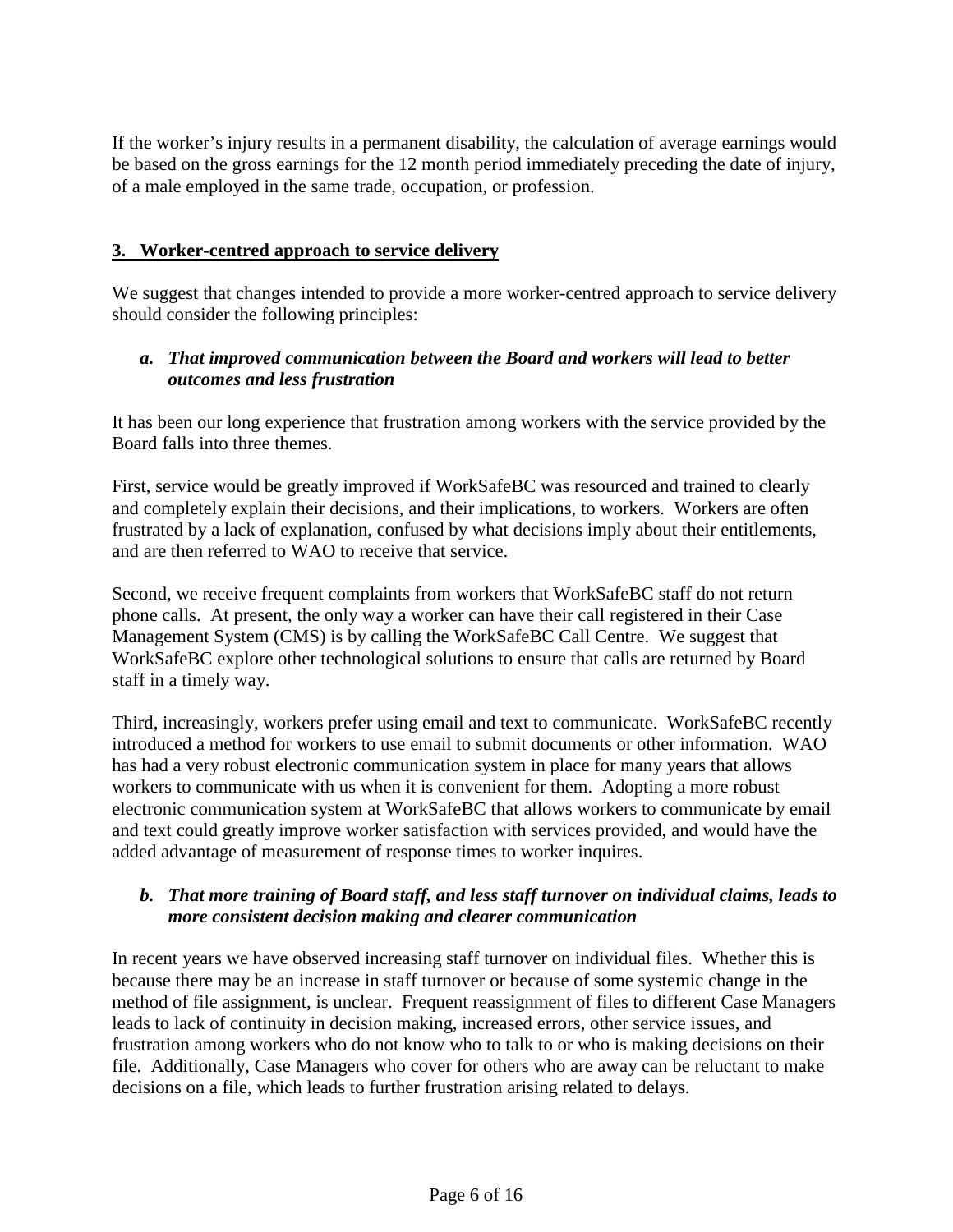On a related point, we suggest that when a worker has multiple concurrent claims, all such claims should be overseen by a single Case Manager in order to reduce errors and so that the worker's degree of temporary disability and health care needs can be seen in a more holistic way.

#### *c. That decisions on claims must be driven by the evidence on a claim, rather than other administrative factors*

WorkSafeBC's Case Management System (CMS) is a comprehensive and sophisticated tool which has become an important mechanism whereby staff at the Board manage caseloads, track metrics and milestones. Measurement and metrics are certainly essential to the proper functioning of the compensation system. In our experience, there have been instances where milestones may not have aligned with a worker's recovery and durable return to work. For example, we have seen many premature plateau decisions where the very clear medical evidence (see below) on file indicates that a worker is either still in recovery or receiving medical treatment for their injuries. Negative or premature decisions can result in extreme financial hardship for workers when they are disabled from working and are forced to wait six to 18 months for the appeal system to correct a decision.

We also suggest that Case Managers be required to make a decision on whether or not a decision will be reconsidered when significant new evidence or information is provided.

The following are particular areas where we suggest decision-making could be improved.

#### *i. Premature plateau date*

We have seen plateau rulings made even though a significant treatment, such as surgery, is pending. Policy 34.54 (When a Worker's Condition Stabilizes) provides the guideline that where a potential change is likely to occur within 12 months, the worker's condition is to be considered temporary and the worker is to stay on temporary wage-loss benefits. While the policy appears clear, and a common-sense approach would seem to include pending surgery as a potential change, we have seen the policy interpreted to mean that where a condition is not likely to change on its own – as opposed to through an intervention such as surgery – then plateau has been reached.

We submit that a "significant change" as contemplated by Policy 34.53 should include surgery or other significant treatment, and therefore suggest that the policy be amended to make explicit that "significant change" includes medical treatment.

#### *ii. Incomplete decision-making*

We have observed several types of incomplete decision-making, such as:

• Neglecting to consider all psychological and physical aspects of disability resulting from concussions (for example, see WCAT *A1607156* and Review Division *R0227060*);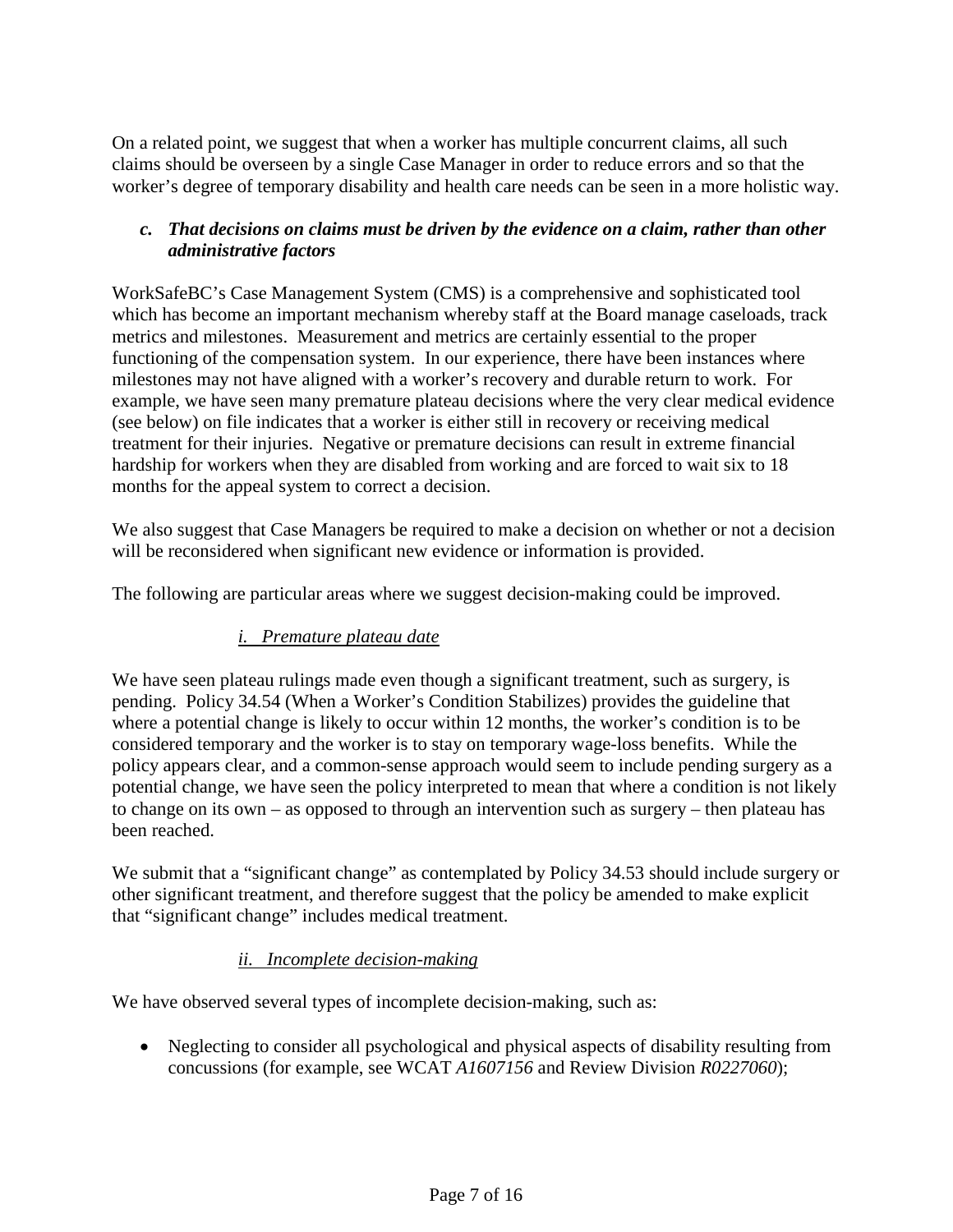- Closing claims without:
	- o Consideration of loss of earnings, and/or
	- o Adjudication of additional conditions, such as chronic pain or depression, even when these are identified in medical records in the Board's possession, such as Physician's Progress Reports.

This results in workers not receiving benefits in a timely fashion or at all, and also results in unnecessarily complicated claim procedures including reviews and appeals.

It has become routine for us to have to ask for adjudication of temporary and permanent conditions not referred by Case Managers to Disability Awards. Oversight of adjudication of temporary conditions results in premature plateau decisions, lack of health care and unnecessary appeals. Similarly, not adjudicating permanent conditions results in gaps in health care, less durable returns to work and missed financial entitlements. Among the most frequent problems in this area are referrals for permanent specific and non-specific chronic pain, permanent psychological conditions and concussions.

The adoption of a formal, mandatory process to ensure that all temporary and permanent conditions are adjudicated and referred for assessment would help to address these issues.

# *iii. Psychological functional impairment awards*

Appeals of psychological awards (both gross and number of successful appeals) at the Review Division and WCAT are very high and we fear that they risk bringing the system of assessment for psychological impairment into disrepute. We suggest a review by WorkSafeBC of the manner in which Disability Awards assesses psychological impairment in order to address this issue.

#### *iv. Concussion adjudications*

In concussion cases, we often find that symptoms are confused with conditions and *vice versa*, with the effect that assessments of permanent functional impairment awards leave out aspects of a worker's disability. We suggest that WorkSafeBC consider whether or not there is medical support for the value of Neuropsychological assessments in assessing permanent disability.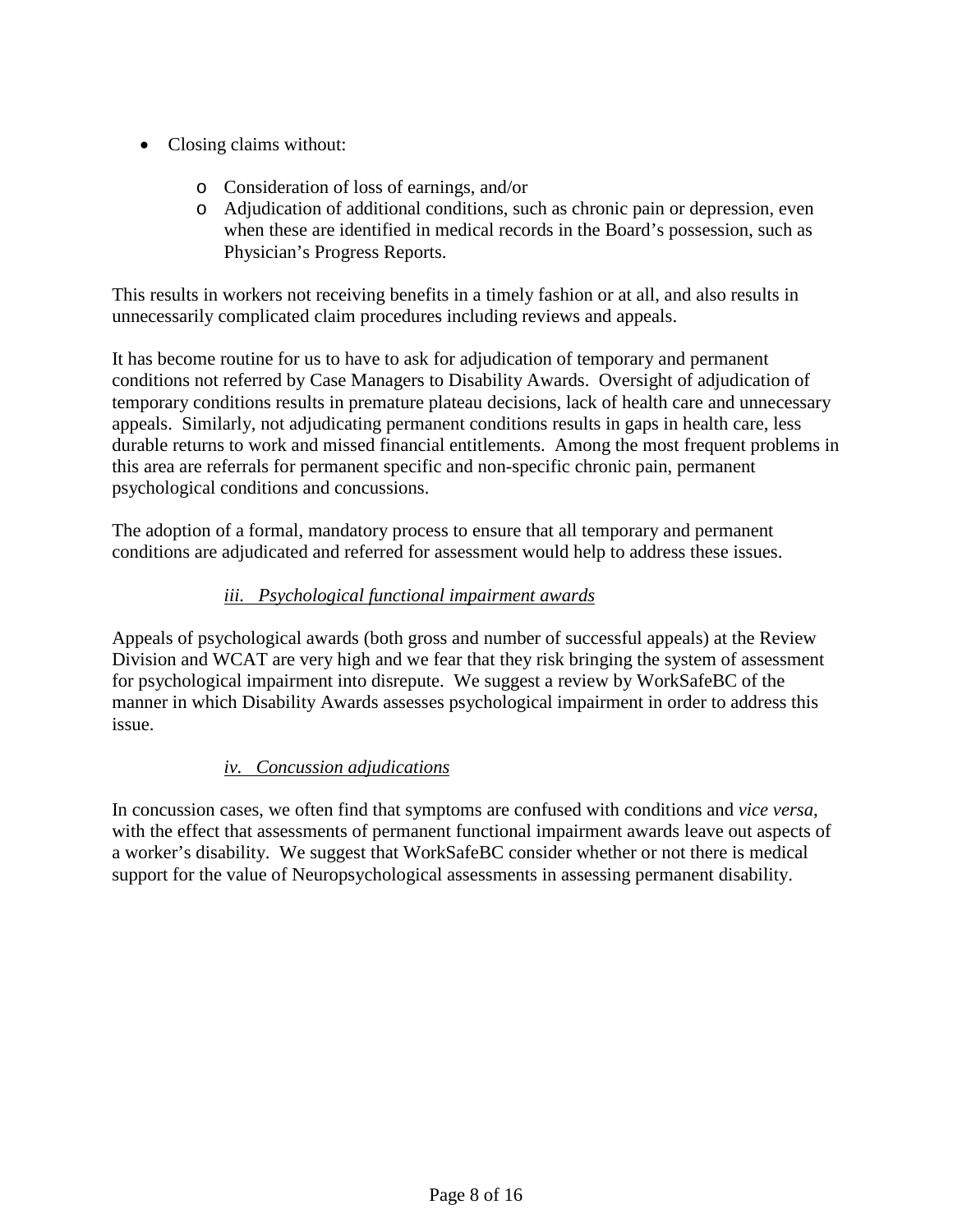### **4. Increasing confidence in the workers compensation system**

We suggest that changes intended to increase the confidence of workers and employers in the system should consider the following principles:

# *a. That when errors are identified, there should be some process for providing feedback so that they can be avoided in the future*

We understand from both current and former Board staff that there is no consistent mechanism for providing feedback to WorkSafeBC staff on appeal results. A method for providing such feedback would help the Board to identify systemic issues, and improve decision making.

Similarly, where consistent patterns of error are identified, either through the appeal system or the complaint tracking system, WorkSafeBC should support enhanced staff training or other approaches in response.

### *b. That the Board's interest policy be structured to incent consistent, correct and timely decisions and make workers whole when mistakes are made*

When the Board makes a significant mistake or is found to have erred in making a decision, no interest is paid to the worker. Workers may be forced into expensive borrowing, or to spend retirement funds while the 6 to 18 month (or sometimes much longer) appeal process is under way. Under current policy, when the delayed benefit eventually is paid there is no adjustment for the effect of inflation, borrowing costs, or lost opportunity.

We submit that any interest policy should not result in workers bearing the costs of errors, incent better and more timely decisions, and that this will help improve the credibility of the decision making process.

# *c. That there should be a mechanism in place for the correction of obvious errors at any time*

Under section 96(5)(a) of the WCA, WorkSafeBC may not reconsider a decision or order if more than 75 days have elapsed since the decision or order was made. As a result, it often happens that an obvious and acknowledged error cannot be corrected because that deadline has passed. Where the decision concerns a long term wage rate, the error can be particularly obvious, and the result particularly devastating, as the worker will be under-compensated in every class of benefits except health care. This problem has been raised by the Provincial Ombudsperson and other stakeholders.

Here again, more flexibility to allow the Board to change decisions at any time when there has been an obvious mistake would improve the credibility of the decision making process from an injured worker's point of view.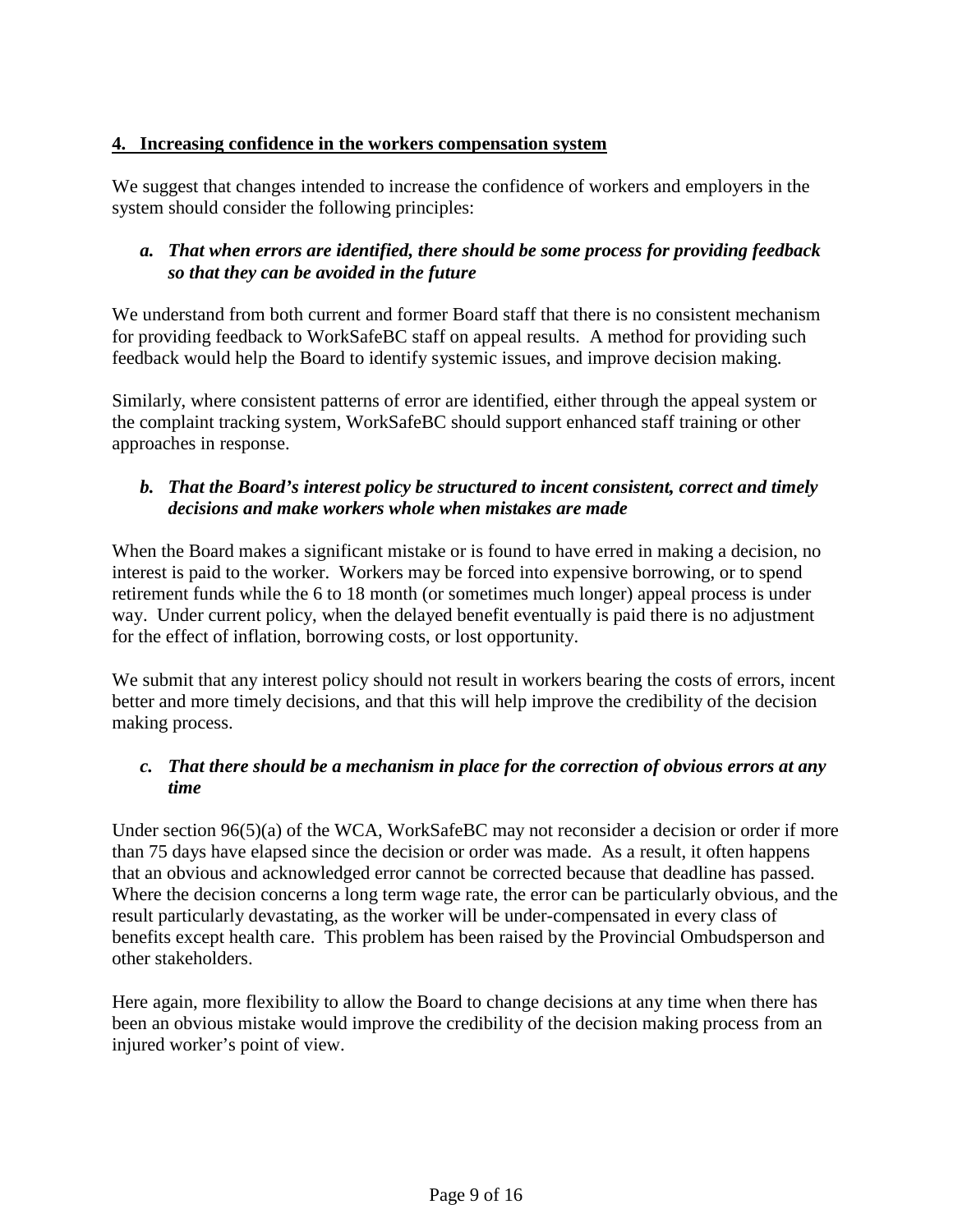# *d. That there should be a review of the Permanent Disability Evaluation Schedule to ensure that it reflects realistic levels of disability associated with certain injuries*

With respect to the Permanent Disability Evaluation Schedule ("PDES"), Mr. Winter<sup>[3](#page-9-0)</sup> stated:

… the pension award under the loss of function method is intended to cover the presumed average impairment of earning capacity suffered by the average worker arising from the same type of disability. [page 191]

Pursuant to Section 23(1) of the *Act*, the percentages set out in the PDES must reflect the estimated impairment of the worker's earning capacity arising from the nature and degree of their injury. The specified percentage should not simply reflect the percentage of medical impairment which the injury represents vis-à-vis the total disability of the person. [page 203]

We suggest that most common injuries are still rated too low. A 2013 Discussion Paper by the Board's policy department outlined the most common permanent functional impairment ("PFI") ratings over a five year period, along with the associated average monthly awards. To illustrate the case, we will focus on spinal injuries which often give rise to a greater impact on a worker's earning capacity than reflected in PDES. The restrictions and limitations associated with these injuries demonstrate the effects they have on an injured worker's earning capacity.

The 2013 Discussion Paper lays out that a combination of the average cervical and lumbar spine disability equates to a 12.57% disability  $(5.07% + 7.50%)$  and an associated average monthly award of \$486.56 (229.80 + \$256.76).

Spinal injuries of these percentages typically give rise to disabling restrictions and limitations such as preclusion from medium/heavy lifting, prolonged sitting and/or standing, stooping/crouching/kneeling, and repetitive torso twisting. They may also give rise to other restrictions and limitations such as preclusion from medium/heavy pushing and pulling and overhead work. These are significant barriers to obtaining and maintaining employment and have a severe impact on earning capacity.

Appendix C to the 2013 Discussion Paper (Comparison of Ratings in Workers' Compensation Jurisdictions) states that the maximum disability rating for the cervical spine is 21%, which is in keeping with the numbers provided in the jurisdictions of Manitoba (30%), New Brunswick, Newfoundland, and Quebec (all 20%).

However, Appendix C also states that the maximum disability rating for the thoracic spine is 6%, which is not in keeping with the jurisdictions of New Brunswick (20%) and Newfoundland (50%). Appendix D (Interjurisdictional Comparison - Explanatory Notes) is silent on this comparison.

Furthermore, Appendix C states that the maximum disability rating for the lumbar spine is 24% which is not in keeping with the numbers provided in the jurisdictions of New Brunswick and

<span id="page-9-0"></span> <sup>3</sup> Core Services Review of the Workers' Compensation Board, Alan Winter (WCB Core Reviewer), 2002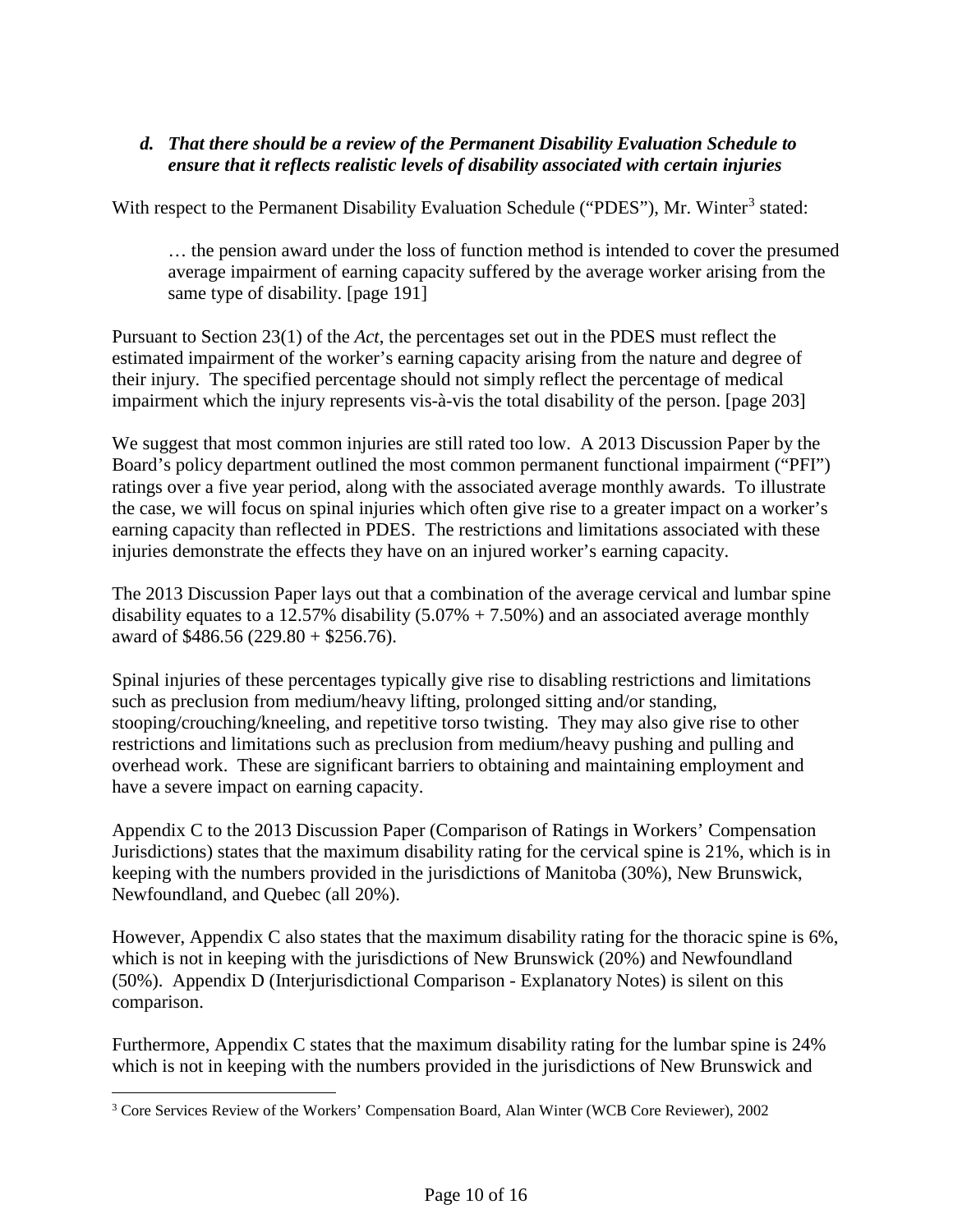Newfoundland (both at 50%) and Quebec (30%). Appendix D explains that Quebec's percentage is higher based on inclusion of other ratings, but is silent on the comparison with higher awards from New Brunswick and Newfoundland.

In this scenario, we suggest that an average monthly award of \$486.56 is unlikely to be an accurate estimation of impairment of earning capacity for spinal injuries of workers in British Columbia, and that the Board should consider increasing these numbers in keeping with the jurisdictions of New Brunswick and Newfoundland, as they relate to the Section  $23(1)(a)$ requirement.

Mr. Winter recommended in his report in 2002 (as have many others since that time) that the PDES be reviewed to better reflect true levels of disability in the assessment of permanent functional impairment. Although the WorkSafeBC's Policy, Regulation and Research Division recently instituted annual reviews of PDES, these have focussed on discrete items, and have not as of yet looked at these more fundamental issues. We suggest that the Board's Policy, Regulation and Research Division could undertake this more fundamental review of PDES in order to address differences between current ratings and their actual effects on disability, and between British Columbia and other Canadian jurisdictions.

# *e. That an independent and effective mechanism for workers to raise complaints will make the system as a whole more effective and accountable*

The Fair Practices Office is an integral part of WorkSafeBC's efforts at quality control and offers an excellent opportunity to increase worker confidence in the compensation system. This role could be enhanced by being given independence of oversight (or some variation, such as being converted into an external ombudsperson-like office), and by ensuring it is properly resourced to provide service accountability in order to improve trust and confidence of workers.

# *f. That a speedy and just appeal system that has clear jurisdiction in all matters in dispute leads to better accountability and better outcomes*

The review and appeal process is integral to quality control and good decision-making in the compensation system. This is all the more so as decisions of WorkSafeBC, the Review Division, and WCAT are mostly insulated from the scrutiny of the Courts. Ideally, this process should be speedy and just. However, we note below the many ways the process can be unnecessarily complicated, leading to delays and confusion for workers.

# *i. Jurisdiction*

One major issue is the lack of congruence between Review Division jurisdiction and that of WCAT. The Review Division has jurisdiction over VR issues, but WCAT does not. Where a worker receives a negative decision from the Review Division, they must make do with insufficient or no VR benefits unless or until they can come at the issue indirectly through an appeal of a loss of earnings decision. The result is delay and over-complication of litigation.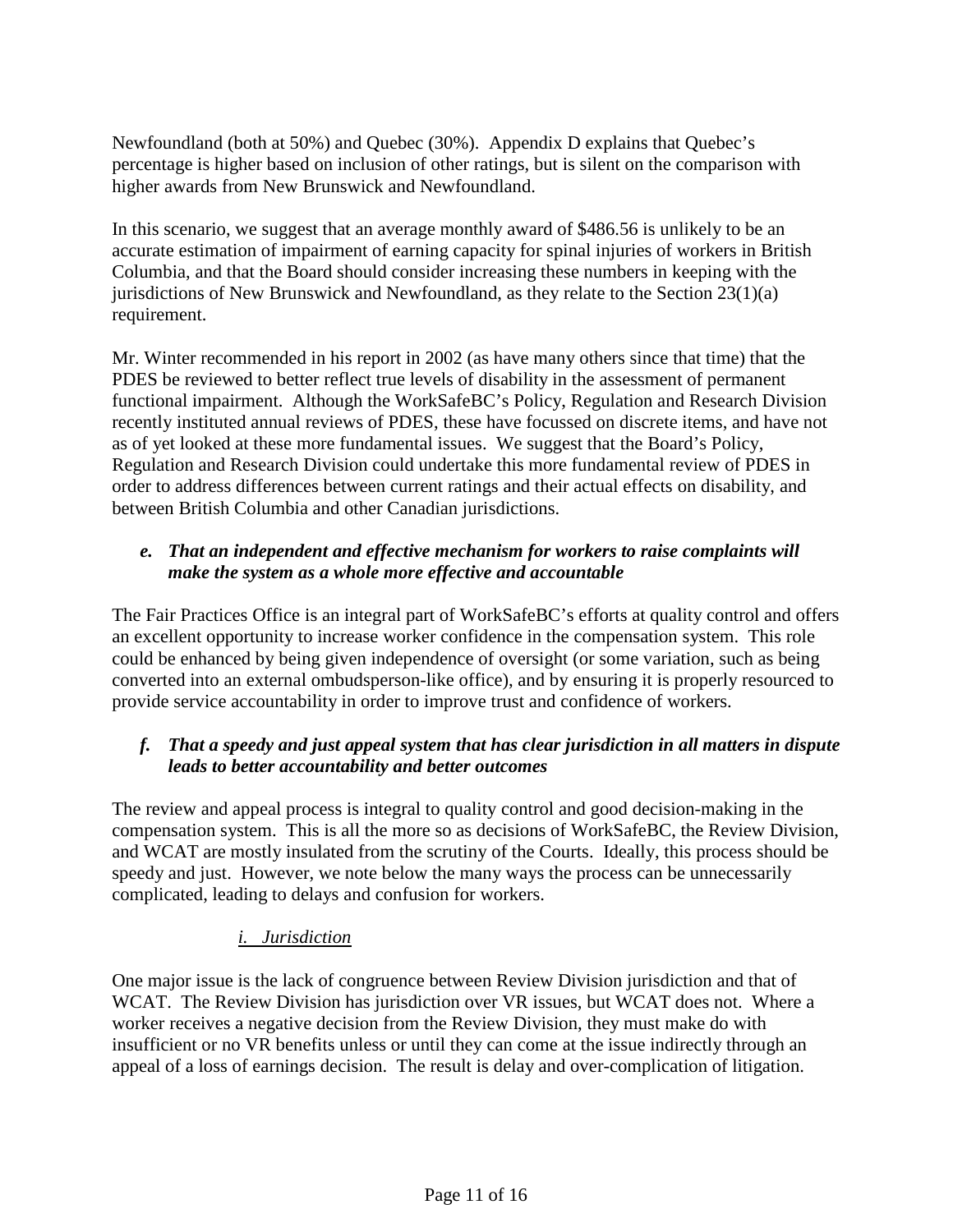Likewise, the Review Division has jurisdiction over *Charter of Rights*, but WCAT does not. As workers are less often represented by counsel at the Review Division level, viable Charter arguments are likely to be overlooked, and yet the courts have held that a worker who fails to raise a Charter issue in the administrative review process may be estopped from doing so before the courts. (See, for example, *Denton v. WCAT* 2017 BCCA 403.)

Also, WCAT has jurisdiction over Review Division decisions, subject to specific exceptions. One such exception, pursuant to section 4(b) of the *Workers Compensation Appeal Regulation*, is a decision by the Review Division to deny a worker's application for an extension of time to file a Request for Review. Given that such decisions effectively determine the issues the worker seeks to raise on review, these decisions have just as much importance as any other Review Division decision.

We also note that pursuant to sections  $96.2(g)$  and  $240(2)$ , Board decisions regarding an application for a reconsideration under section 96(2) cannot be reviewed by the Review Division, and must be appealed to WCAT. While the original intention of this exception was laudable, it has not proven useful in practice, and leads to confusion given it departs from the general twolevel appeal scheme.

# iii. *Scope of WCAT reconsiderations*

Following the decision of the Court of Appeal in *Fraser Health v WCAT*, 2014 BCCA 499, the authority of WCAT to reconsider its own decisions on common law grounds has been restricted to cases of true jurisdiction and procedural fairness. Previously, WCAT conducted reconsiderations of its own decisions, and set them aside where these were found to be patently unreasonable. Both the worker and employer communities agree that WCAT's previous practice was beneficial as a quicker and cheaper alternative to judicial review.

# *g. That fairness and equity should be the basis of assessment of all worker benefits*

# *i. Retirement age*

Workers who end up with permanent disabilities are generally financially compromised by them, especially when the impairments are more serious. As a result, they often simply cannot afford to retire at age 65, and therefore need to postpone retirement plans. Amending policy to allow consideration of post-injury intention and circumstances would allow the term of wage replacement benefits to better reflect the period of people's working lives for which they are disabled, and so better reflect the full economic impact of their disabilities.

# *ii. Loss of earnings assessments*

Policy 40.00 (Section 23(3) Assessment) creates a two-step process under which

• the Board first determines whether or not the combined effect of the worker's occupation at the time of the injury and the disability resulting from the injury is "so exceptional"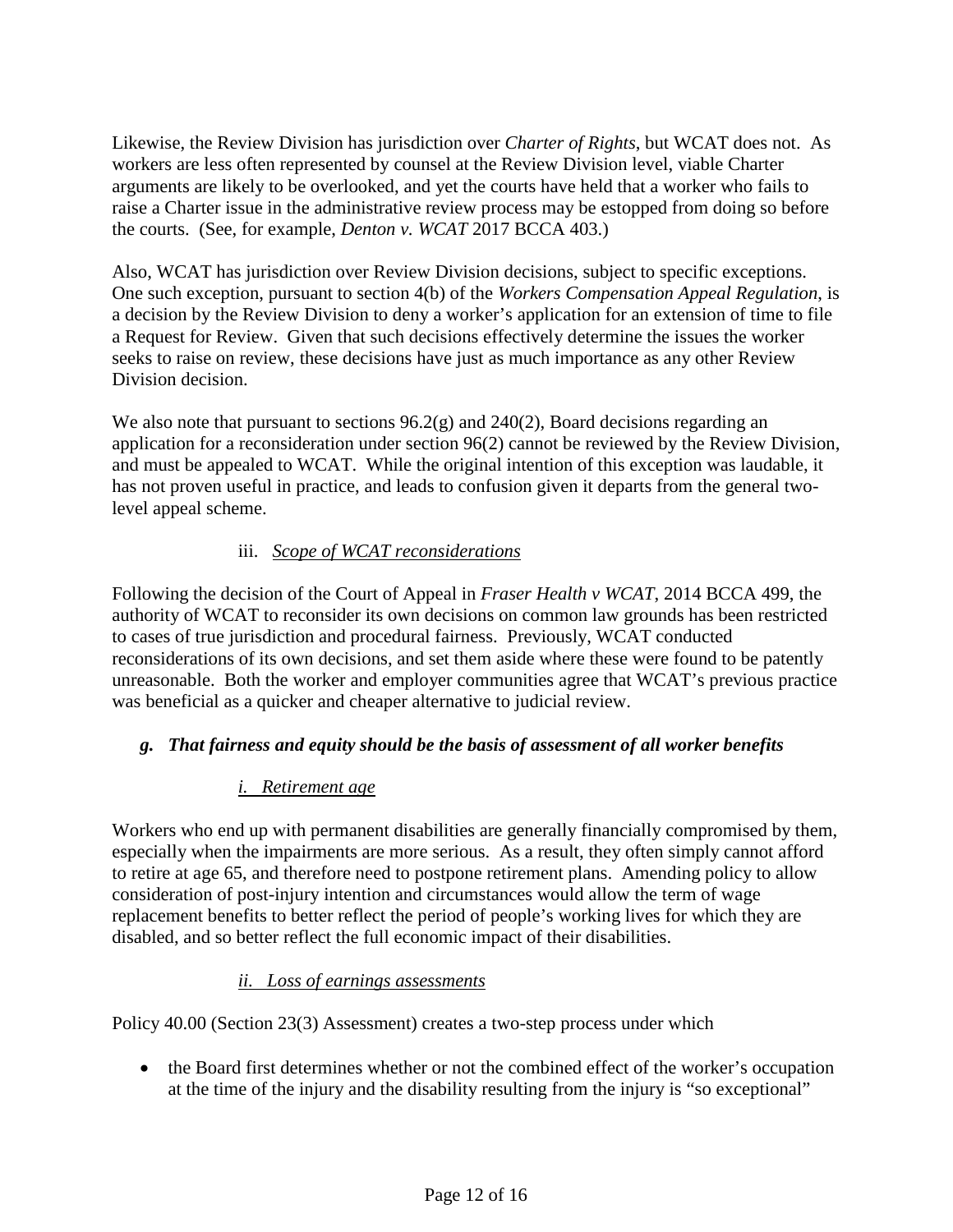that the permanent functional impairment ("PFI") award does not "appropriately" compensate the worker, and if it does not,

• the Board then assesses the amount of the worker's loss of earnings ("LOE").

We suggest this process has inherent difficulties because it is difficult to say whether or not the PFI award properly compensates the worker unless one determines the amount of the loss of earnings. The Board will often make "no LOE" determinations before it can be reasonably said that the worker has achieved a durable return to work. As it does not appear to us that the twostep process is mandated by the *Act*, we suggest that an estimation of loss of earnings in every case is more appropriate.

As for the issue of "appropriate" compensation, Practice Directive C6-2 provides the formula

Pre-injury gross average earnings – (Post-injury gross earnings in a suitable occupation + Section 23(1) award),

and states that where the difference is  $\leq 5\%$  of pre-injury earnings, there is no "significant loss of earnings." Where the difference is in the range of  $> 5$  to  $< 25\%$ , there may be a significant loss of earnings. Only where the difference is greater than 25% will a significant loss of earnings be presumed. We suggest that these provisions are not consistent with the language of section 23. For example, most workers would certainly consider a 6% reduction in their wages to be "significant".

Accordingly, we suggest that:

- the Policy be amended to require an estimation of loss of earnings in every case, and
- the Practice Directive be amended to state that any difference over 10% are to be presumed significant, and where the difference is under 10%, a case-by-case determination must be made.

#### *iii. Health care benefits*

As with VR benefits, the *Act* uses discretionary language: "may furnish or provide for the injured worker any medical... care or treatment... that it may consider reasonably necessary...."

We suggest that this amounts to a double portion of discretion. Not only is the Board vested with discretion to determine what measures are necessary or expedient, but also discretion to grant or not grant health care benefits at all. While we recognize that the Board requires discretion and flexibility in providing health care benefits, we suggest that health care benefits *per se* are integral to a complete and well-functioning workers' compensation system.

#### *iv. Wage rates – casual workers*

As noted above, wage rate decisions are vitally important as they affect almost every class of benefits.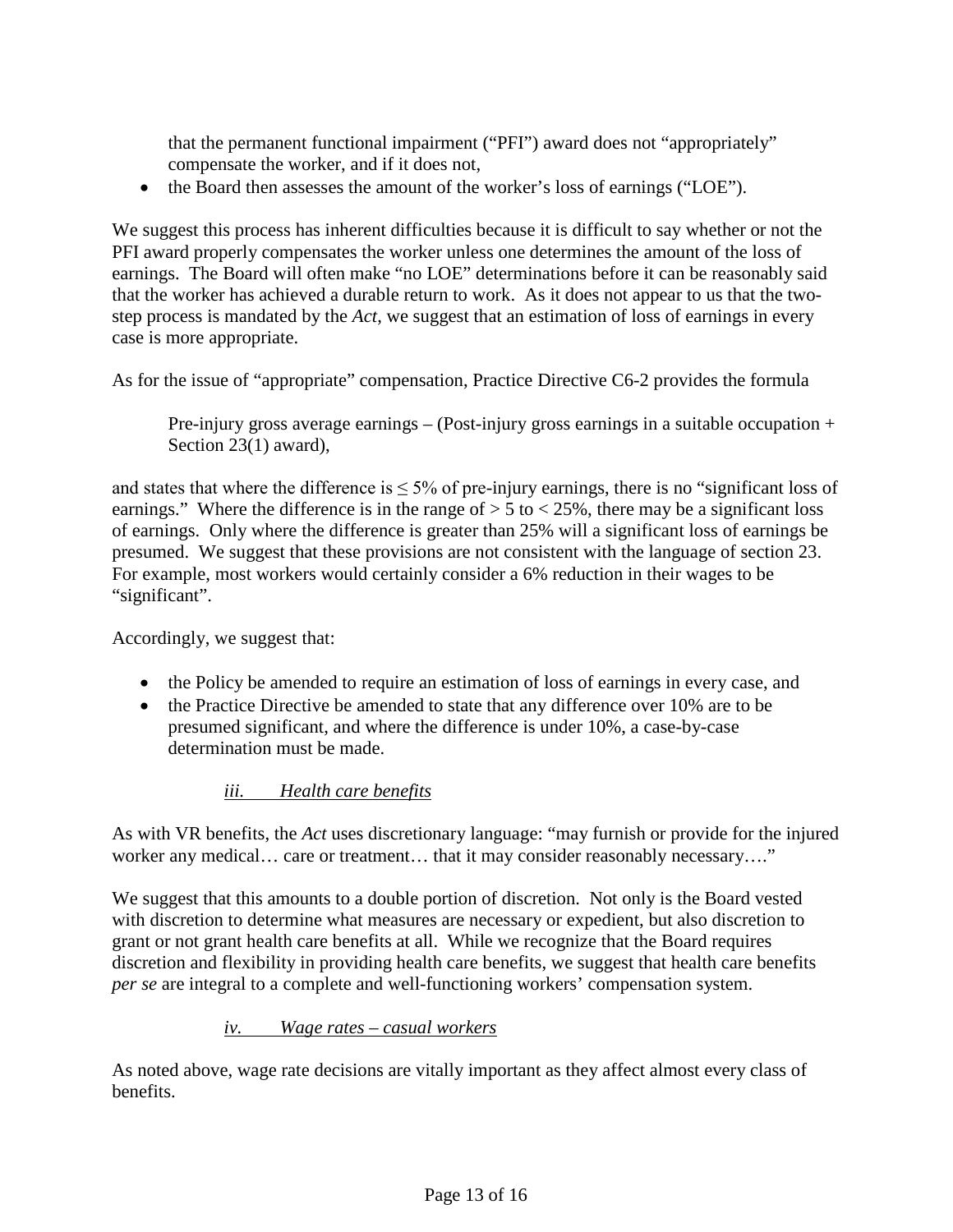Section 33.4(2) precludes Board officers from considering exceptional circumstances in relation to certain defined classes of workers: apprentices, those employed under 12 months, those insured through personal option protection ("POP"), and casual workers.

As for the first three classes, the earnings used for these workers are likely higher than their actual 12 month wages, or in the case of POP insured, set at a rate that they choose. Already conferred a benefit or a choice, these workers arguably do not need to have access to exceptional circumstances assessment.

We suggest this is different for casual labourers. Just like the general classes of workers, casual labourers may suffer periods of unusually low wages due to cyclical economic forces, noncompensatory illnesses, or personal factors. However, unlike apprentices and employees of less than 12 months, they have no boosted wage rate; unlike POP insured, they have not chosen their level of coverage; and unlike the general class of workers, they cannot access an exception for exceptional circumstances.

We suggest that excluding casual workers from the exceptional circumstances provision is not consistent with a fair and equitable approach to the assessment of worker benefits.

# *h. Specific health conditions*

### *i. Chronic pain*

Currently, Policy 39.02 provides a flat PFI rate of 2.5% for chronic pain. In his 2002 report Alan Winter recommended a rating schedule to be developed along four classes:

- $\bullet$  Mild 1-5%
- Moderate 10%
- Moderately Severe 15%
- Severe 20%

Mr. Winter also stated:

The percentage of impairment applicable to the worker would cover the chronic pain experienced by the worker, as well as any other related condition suffered by the worker arising from his/her chronic pain. For example, any permanent disability award granted to the worker for his/her chronic pain, pursuant to the rating schedule to be developed by the WCB, would fully encompass a subsequent diagnosis of depression arising from the chronic pain suffered by the worker. [page 230, emphasis added.]

Adopting Mr. Winter's recommendation would mean that only psychological conditions arising directly from the compensable injury or illness could lead to a separate percentage award for the related permanent impairment of earning capacity, and there would be no additional award for any psychological impairment developed from the chronic pain condition itself.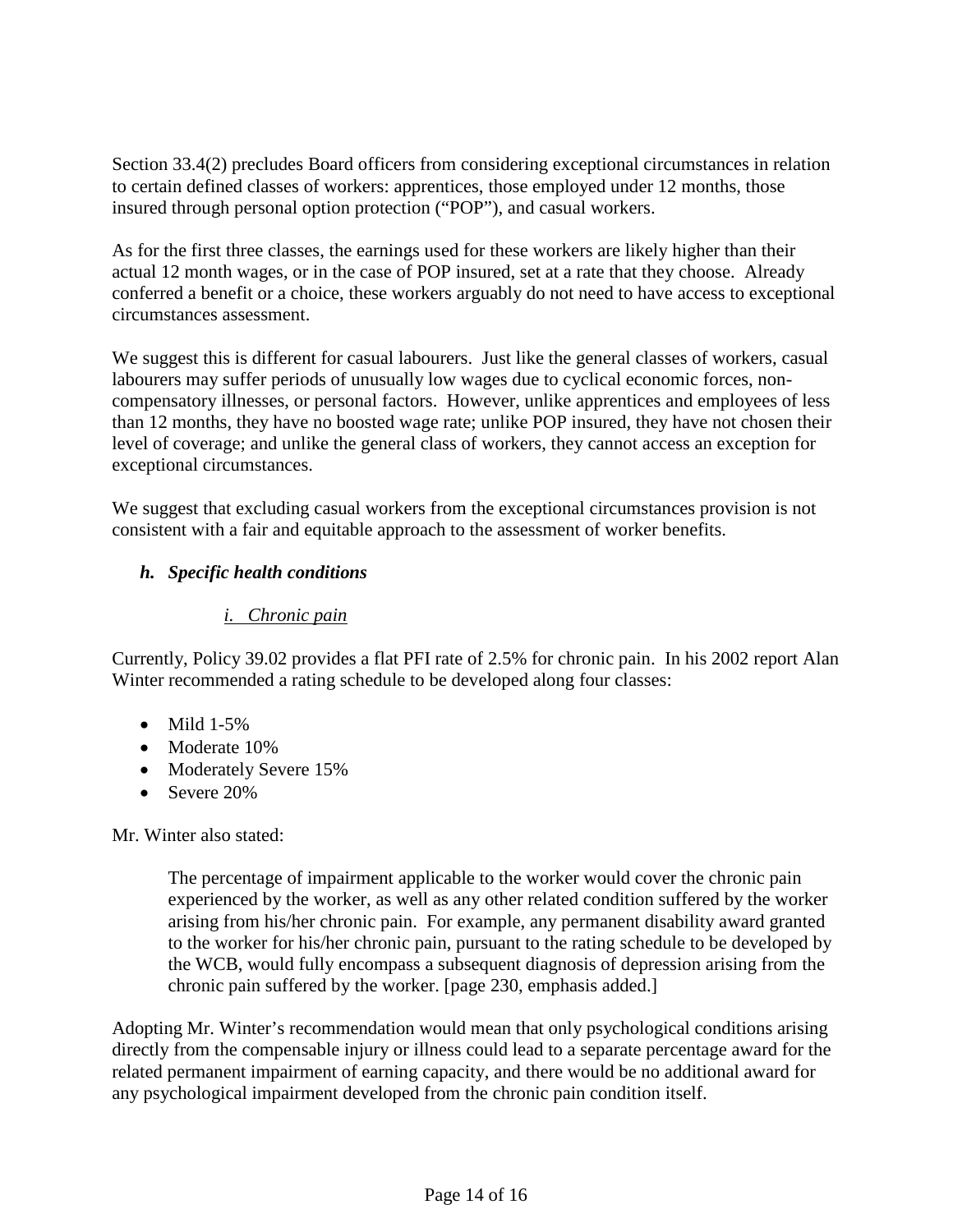The degree of impairment due to chronic pain varies greatly from case-to-case, and the current flat rate does not adequately compensate workers in many cases. Accordingly, a range may be more appropriate, provided that specific criteria can be formulated. However, we would not endorse such a proposal unless diagnosable psychological conditions resulting from chronic pain were rated separately from chronic pain. We also suggest that there are no strong policy reasons to have an arbitrary cap on these conditions.

We suggest that instituting a range for chronic pain awards would be an improvement, provided that its lower bound is not less than 2.5%, and that it does not preclude the independent rating of any psychological condition whether flowing from the original injury or from sequelae of the original injury, including chronic pain.

# *ii. Diseases with long latency periods*

The presumption under section 6(3) that an occupational disease is work-related applies only where the worker "at or immediately before the date of disablement" was employed in a specified industry or process.

Sometimes there may be a long latency period between exposure and disability, during which the worker may leave employment. For instance, certain diseases currently listed under Schedule B, such as mesothelioma, have latency periods that span decades. In these cases, where the worker was not employed at or immediately before the date of disablement, the worker does not obtain the benefit of the presumption, but must establish the link between their disease and their employment. This applies even though the science would support the presumption of a long latency period for certain diseases and occupational processes.

#### *iii. Non-traumatic hearing loss*

Currently, the PDES provides a scale of compensation for traumatic hearing loss which is roughly comparable to the scale laid out in the AMA's *Guides to the evaluation of Permanent Impairments, Sixth Edition*. Non-traumatic hearing loss, on the other hand, is governed by Schedule D of the *Act*, and is capped by section 7 of the *Act* at 15%. As a result non-traumatic hearing loss is compensated at half the rate of traumatic hearing loss.

Since the worker is equally deaf regardless of whether the cause of the hearing loss was traumatic or non-traumatic, we suggest that there is no strong policy rational for the differential.

#### *iv. Psychological conditions*

Section 5.1 claims for mental disorders present special challenges when it comes to the application of section 55 and limitation periods for making a claim for compensation. Mental disorders do not neatly fit in either the injury box or the occupational disease box. Furthermore, such conditions